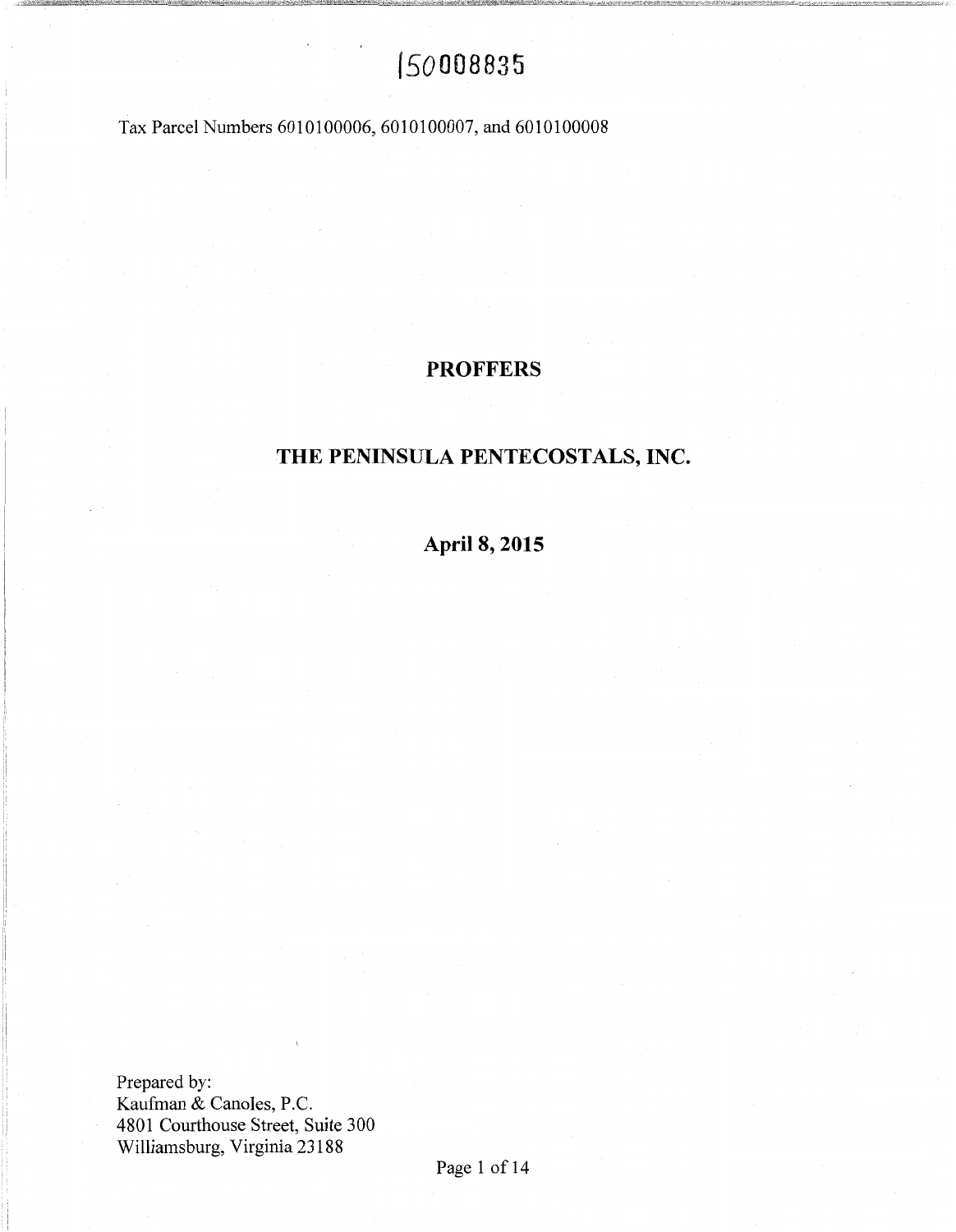### THE PENINSULA PENTECOSTALS, INC.

THESE PROFFERS are made this  $8<sup>th</sup>$  day of April, 2015, by THE PENINSULA PENTECOSTALS, INC., a Virginia non-stock corporation, its successors and/or assigns, the contract purchaser of the "Property" (hereinafter defined) (to be indexed as grantor), and GREEN MOUNT ASSOCIATES, L.L.C., a Virginia limited liability company, the record owner of the "Property" (to be indexed as grantor) (collectively and/or individually hereinafter referred to as "Owner"):

#### RECITALS:

R-1. The Peninsula Pentecostals, Inc. ("Peninsula Pentecostals") is the contract purchaser of certain real property (the "Property") owned of record by Green Mount Associates, L.L.C. ("Green Mount") located in the County of James City, Virginia, containing 40.3 acres, more or less, more particularly described on **Exhibit A** attached hereto and made a part hereof.

R-2. The Property is now zoned M-2. The Property is designated Mixed Use on the County's Comprehensive Plan Land Use Map.

R-3. The Owner has applied to rezone the Property from M-2 to MU, with proffers.

R-4. Owner has submitted to the County a conceptual plan of development ("Master Plan") entitled "Peninsula Pentecostal Church Conceptual Plan CP-1 Sheet 1 of 1 Project Number 33749.00", dated January 20, 2015, prepared by Vanasse Hangen Brustlin, Inc., for the Property in accordance with the County Zoning Ordinance. The Master Plan is on file in the office of the County Planning Director.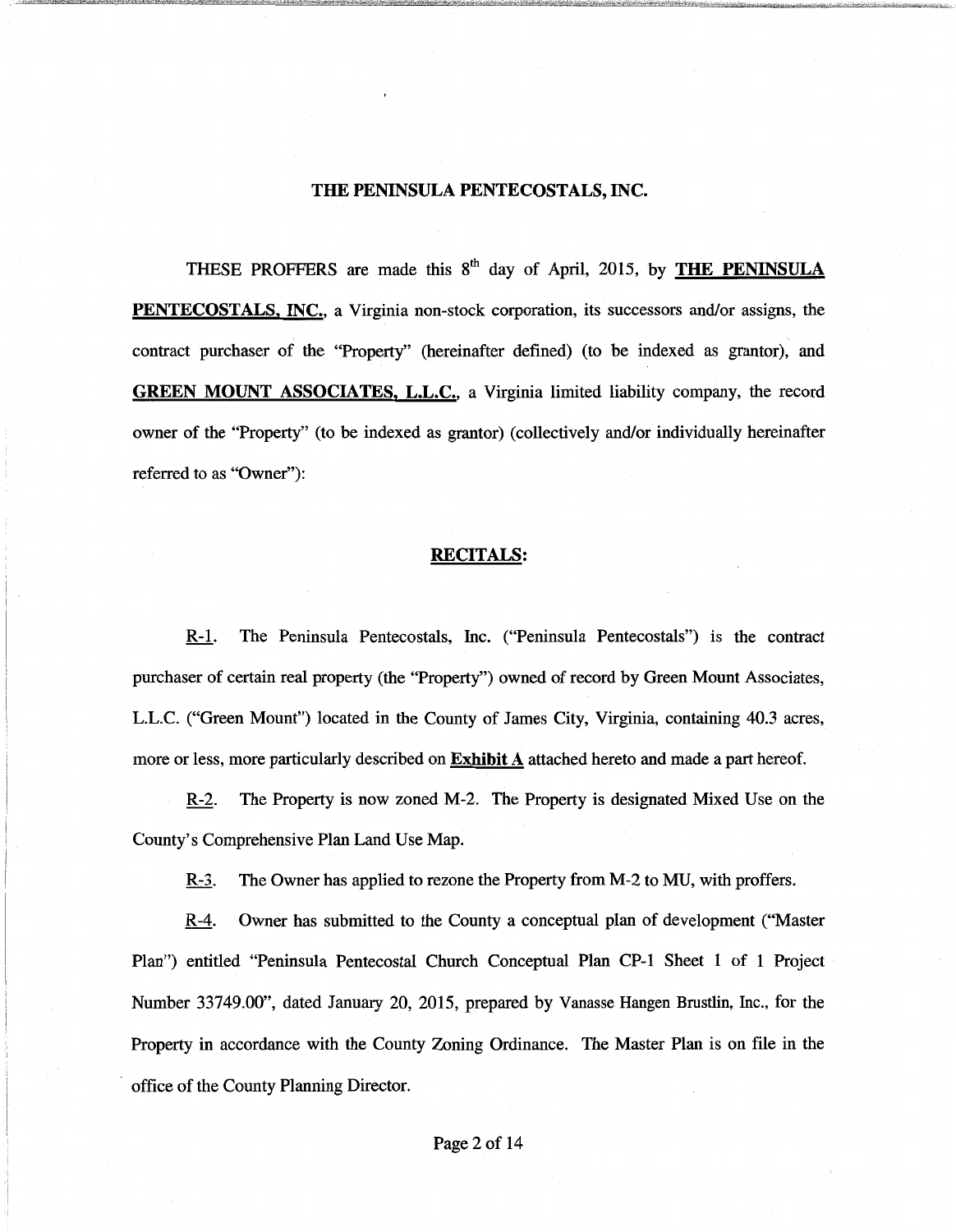R-5. A traffic impact study ("Traffic Impact Study") entitled "The Peninsula Pentecostals Traffic Impact Analysis", dated January 21, 2015, prepared by Chris Lawrence, P.E., has been submitted to the County and the Virginia Department of Transportation ("VDOT") for review in connection with the Application. The Traffic Study is on file in the office of the County Planning Director.

R-6. An archaeological report ("Archaeological Report"), dated October 2014, prepared by Circa~ Cultural Resource Management, L.L.C., has been submitted to the County and the Virginia Department of Historic Resources ("VDHR") for review in connection with the Application. The Archaeological Report is on file in the office of the County Planning Director.

R-7. Owner desires to offer to the County certain conditions on the development of the Property not generally applicable to land zoned MU.

NOW, THEREFORE, for and in consideration of the approval of the requested rezoning, and pursuant to Section 15.2-2303 of the Code of Virginia, 1950, as amended (the "Virginia Code"), and the County Zoning Ordinance, Owner agrees that it shall meet and comply with all of the following conditions in developing the Property. If the requested rezoning is not granted by the County, these Proffers shall be null and void.

### **CONDITIONS:**

1. Master Plan. The Property shall be developed generally in accordance with the Master Plan with only changes thereto that the County or its duly authorized designee determines do not alter the basic concept or character of the development in accordance with Section 24-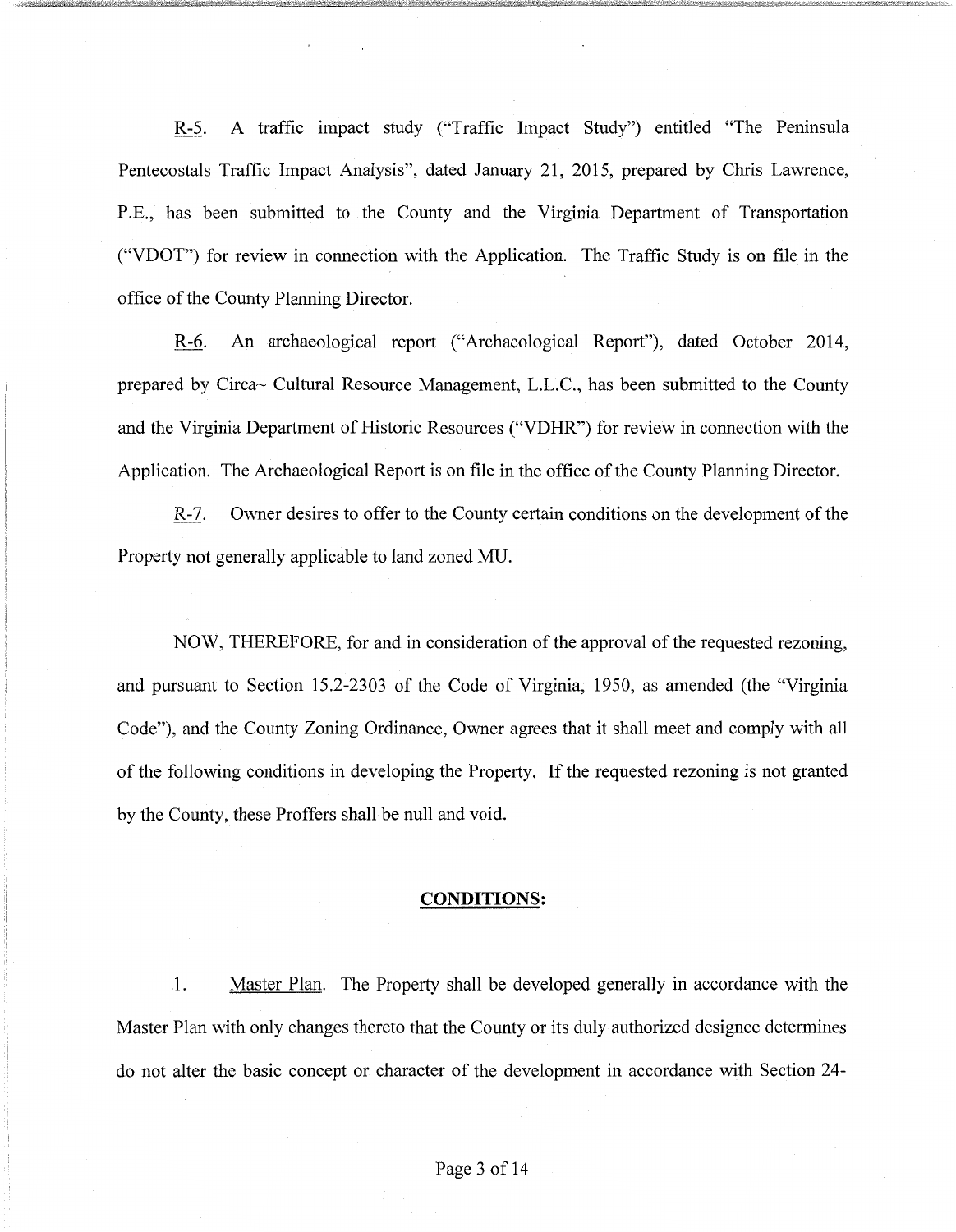516(a) of the Zoning Ordinance in effect on the date hereof; provided, however, such development shall be expressly subject to such changes in configuration, composition and location as required by all other governmental authorities having jurisdiction over such development.

2. Limitation on Uses. The following uses shall be prohibited on the Property:

- a. Apartments
- b. Group homes or residential facilities
- c. Group quarters
- d. Home care facilities
- e. Independent living facilities
- f. Multi-family dwellings
- g. Single-family dwellings

The above use prohibitions shall not be deemed to prohibit the existence of an accessory apartment on Lot P-1 attached to the proposed house of worship building(s).

3. Lot P-2 & Lot P-3.

a. Prior to preliminary approval of any site plan for the initial development ("Lot P-2/P-3 Development") of all or any portion of the parcels of land shown on the Master Plan as Lot P-2 or Lot P-3 (a "Lot P-2/P-3 Site Plan"): (a) traffic impact analysis for such Lot P-2/P-3 Development ("Lot P-2/P-3 Development TIA") shall be submitted to the County for review and approval, (b) any traffic improvements recommended by such Lot P-2/P-3 Development TIA the need for which is triggered by the Lot P-2/P-3 Development shall be shown on the Lot P-2/P-3 Site Plan and constructed or "Guaranteed" (hereinafter defined) in accordance therewith, and (c) a conceptual development plan and stormwater master plan for the development of Lot P-2 and Lot P-3 shall be submitted to the County.

b. Prior to preliminary approval of any site plan for the development of an establishment for the selling or dispensing of petroleum based fuels (a "Fueling Facility") on Lot P-2 or Lot P-3 the stormwater runoff from which ultimately drains to Skiffes Creek Reservoir: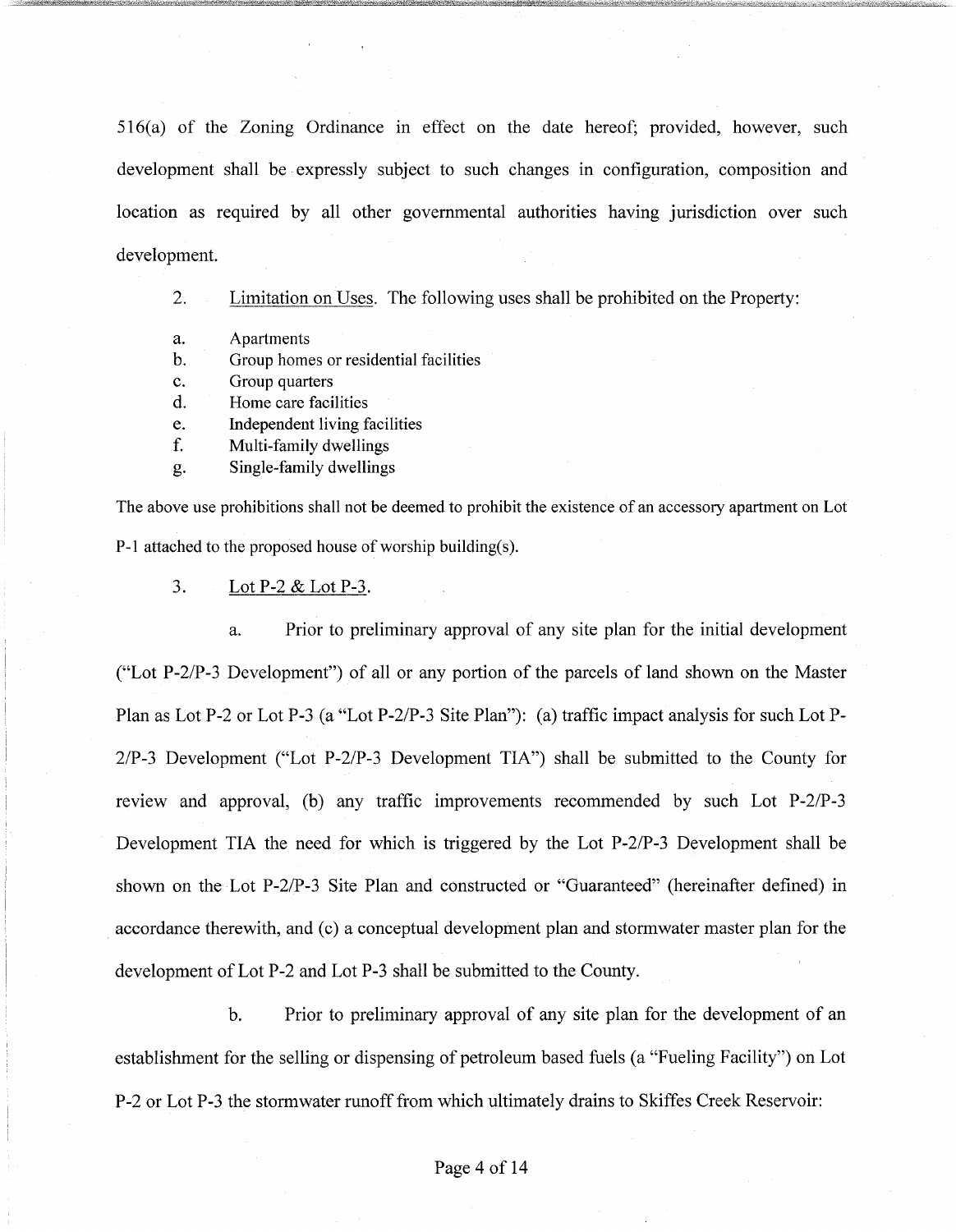(i) a stormwater management plan for the Fueling Facility shall be submitted to the County Planning Director for review and approval which demonstrates adequate measures to achieve, post development, the same degree of water quality for stormwater runoff from the Fueling Facility as exists prior to the development of the site utilizing the applicable best management practices as outlined in the Virginia Department of Environmental Quality Stormwater BMP Clearinghouse;

(ii) a Spill Prevention, Control and Countermeasure Plan for the Fueling Facility shall be submitted to the County Planning Director for review and approval;

(iii) the fuel dispensing devices of the Fueling Facility shall be located on the Property no closer than 300 feet to Skiffes Creek Reservoir as determined by the mean water level of the reservoir.

4. Archaeology.

a. A Limited Phase I Archaeological Site Assessment (based on shovel testing at 25 foot intervals) of the area shown on the Master Plan as Additional Archaeological Study Area (the "Potential Site") shall be submitted to and approved by the County for review and approval prior to issuance of a land disturbance permit for land disturbance activities within the Potential Site or in the immediate vicinity thereof. If a Limited Phase I study is undertaken and recommends Phase II evaluation of the Potential Site, then a Phase II Archaeological Site Assessment of the Potential Site, or such portions of it proposed for disturbance, shall be submitted to and approved by the County for review and approval prior to issuance of a land disturbance permit for land disturbance activities within the Potential Site or in the immediate vicinity thereof. If a Phase II study is undertaken and recommends Phase III evaluation of the Potential Site, then a Phase III Archaeological Site Assessment of the Potential Site, or such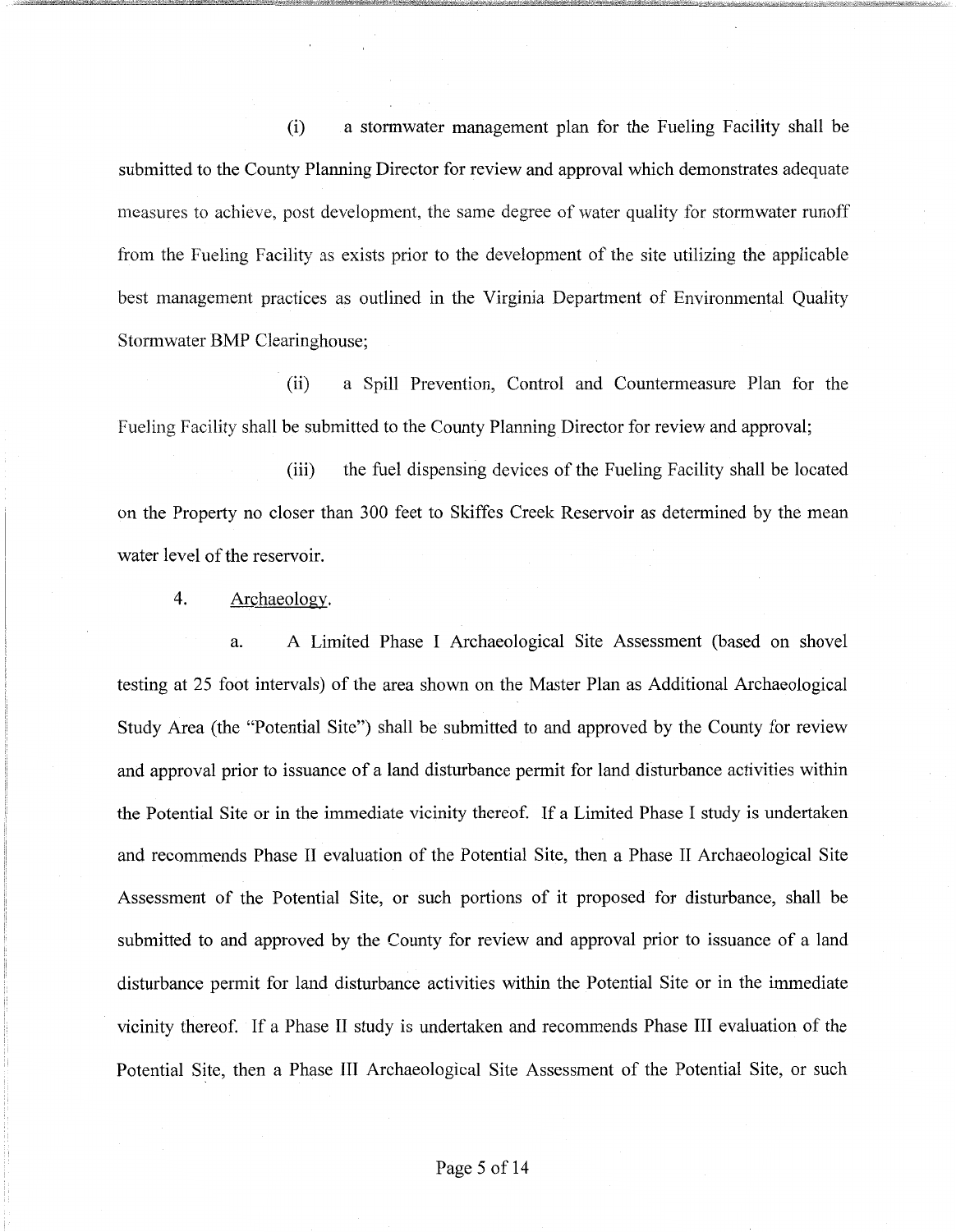portions of it proposed for disturbance, shall be submitted to and approved by the County for review and approval prior to issuance of a land disturbance permit for land disturbance activities within the Potential Site or in the immediate vicinity thereof.

b. Prior to preliminary approval of any site plan for the Lot P-2/P-3 Development, a Phase II Archaeological Boundary Determination for Site 44JC1024 (the "Archaeological Site") shall be submitted to the County for review and approval, and the boundaries of the Archaeological Site shall be shown on the Lot P-2/P-3 Site Plan. If the Archaeological Site is proposed to be disturbed by the Lot P-2/P-3 Development, then a Phase II Archaeological Site Assessment of the Archaeological Site, or such portions of it proposed for disturbance, shall be submitted to and approved by the County for review and approval prior to issuance of a land disturbance permit for land disturbance activities within the boundary of the Archaeological Site. If a Phase II study is undertaken and recommends Phase III evaluation of the Archaeological Site, then a Phase III Archaeological Site Assessment of the Archaeological Site, or such portions of it proposed for disturbance, shall be submitted to and approved by the County for review and approval prior to issuance of a land disturbance permit for land disturbance activities within the boundary of the Archaeological Site.

c. All Phase II and Phase III studies shall meet the Virginia Department of Historic Resources' Guidelines for Preparing Identification and Evaluation Reports for Submission Pursuant to Sections 106 and 110, National Historic Preservation Act, Environmental Impact Reports of State Agencies, Virginia Appropriations Act, 1998 Session Amendments and Guidelines for Archeological Investigations in Virginia June 1996 and shall be conducted under the supervision of a qualified archaeologist who meets the qualifications set forth in the Secretary of the Interior's Professional Qualification Standards. Upon approval by the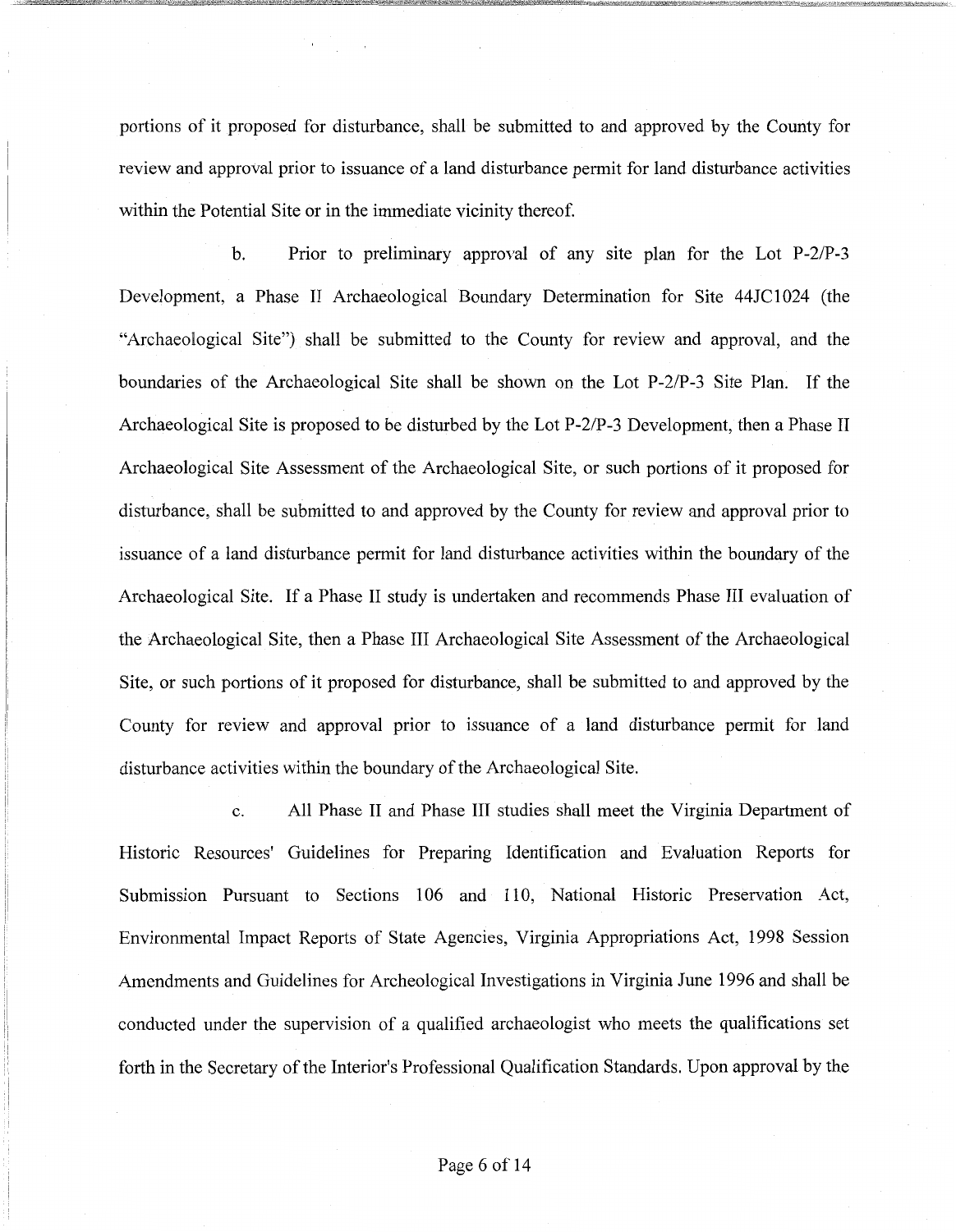County, all treatment plans shall be incorporated into the plan of development for the Property and the clearing, grading or construction activities thereon.

### 5. Traffic Improvements.

a. The following traffic improvements (the "Phase 1 Traffic Improvements") on U.S. Route 60 at the primary entrance to Lot P-1 from U.S. Route 60 into the Property shall be guaranteed ("Guaranteed") in accordance with Section 15.2-2299 of the Virginia Code prior to final site plan approval for development of Lot P-1 in accordance with the Master Plan and shall be completed prior to issuance of a certificate of occupancy for a place of public assembly located on Lot P-1:

i. a westbound 200 foot right turn lane and a 200 foot right turn taper as generally depicted on the Master Plan; and

ii. an eastbound 200 foot left turn lane and a 200 foot left turn taper as generally depicted on the Master Plan.

b. Prior to final site plan approval for expansion of the place of public assembly located on Lot P-1 for seating capacity in excess of 1,800 persons, the following traffic improvement (the "Phase 2 Traffic Improvement") shall be Guaranteed and shall be completed prior to issuance of a certificate of occupancy for expansion of the place of public assembly located on Lot P-1 for seating capacity in excess of 1,800 persons:

i. the eastbound left turn lane along U.S. Route 60 at the primary entrance to Lot P-1 from U.S. Route 60 into the Property shall be extended to a total length of 250 feet with a 200 foot left turn taper as generally depicted on the Master Plan.

c. Within 180 days after issuance of a certificate of occupancy for a place of public assembly located on Lot P-1, a traffic management plan (the "TMP") addressing the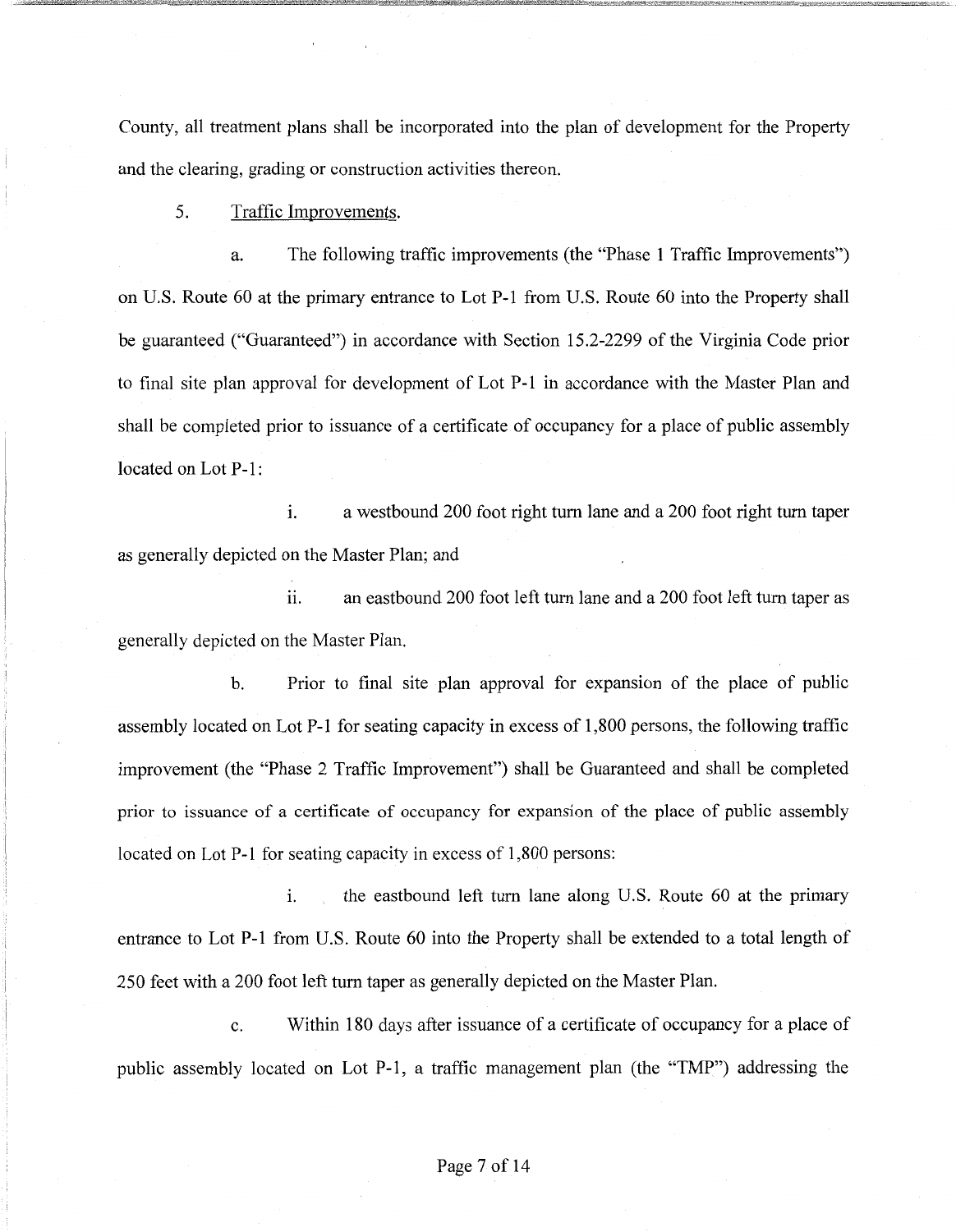circulation and queing of vehicles on Lot P-1 associated with peak occupancy periods for the place of public assembly so as to limit the impact on traffic flows along U.S. Route 60 shall be submitted to the County Planning Director for review and approval for consistency with the terms of this proffer. The approved TMP shall be implemented on Lot P-1 for peak occupancy periods for the place of public assembly. The TMP shall be evaluated for its effectiveness within 180 days after initial implementation and, based on such evaluation, be revised as necessary to maintain consistency with this proffer. Thereafter, the TMP shall be reevaluated and resubmitted to the County Planning Director for review and approval for consistency with this proffer within 60 days after issuance of a certificate of occupancy for any expansion of the place of public assembly located on Lot P-1

6. Design.

a. The improvements on the Lot P-1 shall be constructed generally in accordance with the architectural elevations entitled "THE PENINSULA PENTECOSTAL CHURCH NEWPORT NEWS, VIRGINIA" prepared by Zion Church Builders, Inc. and "THE PENINSULA PENTECOSTAL CHURCH" prepared by Daniel G. White, Architect, LLC, dated October 16, 2009, last revised June 6, 2013 (collectively, the "Elevations"), a copy of which are on file in the office of the County Planning Director. The Elevations may be modified from time to time provided that such modifications do not alter the basic character and intent of the Elevations and provided that such amendments are approved by the County Planning Director for consistency with the terms of this proffer.

b. Signage on Lot P-1 located along U.S. Route 60 shall (i) be limited to externally illuminated monument style signs, (ii) be limited to a maximum of 8 feet in height, (iii) have an architectural character consistent with the Elevations, and (iv) have a base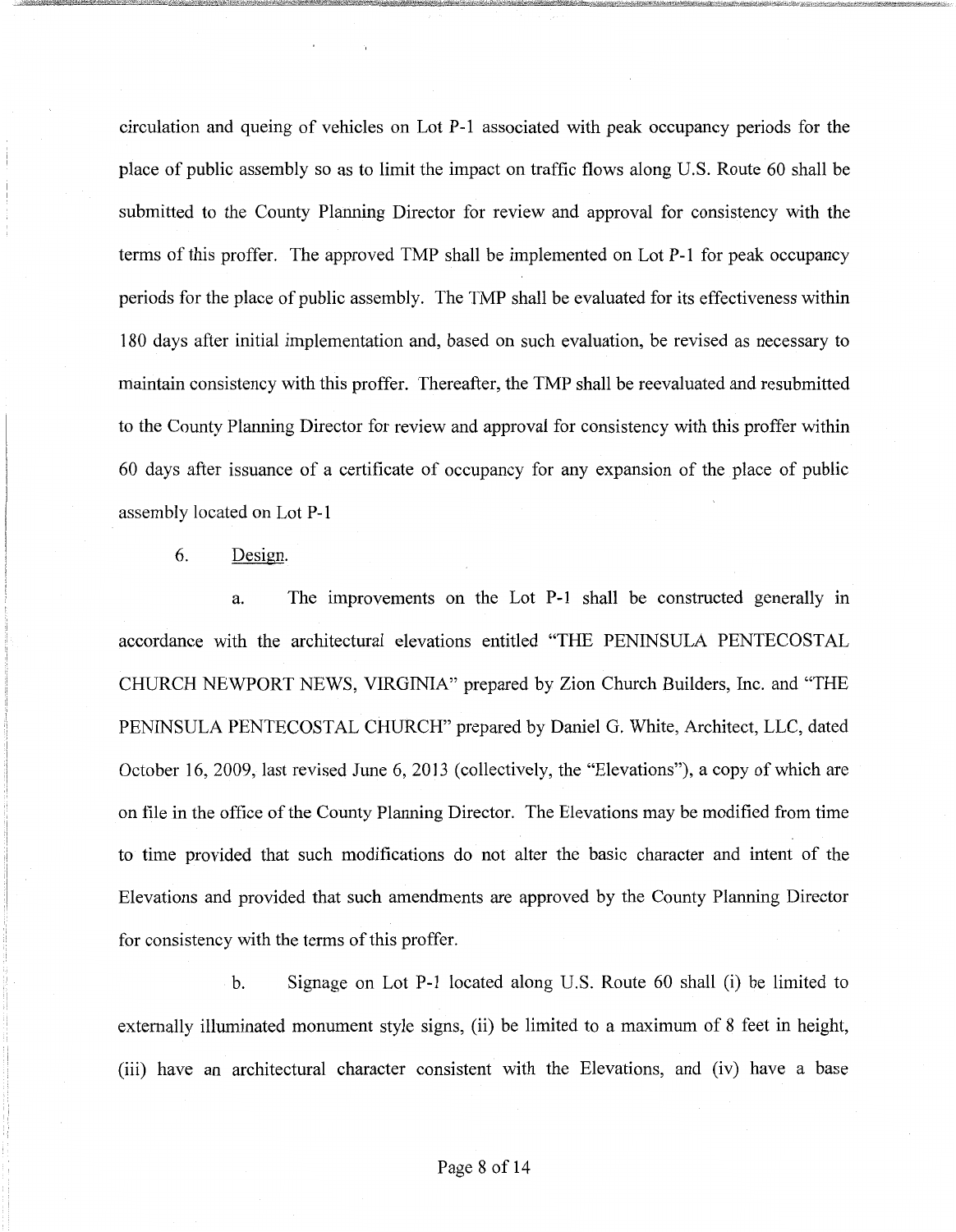constructed of materials consistent with the materials used in the place of public assembly located on Lot P-1. Prior to final site plan approval for development of Lot P-1, renderings of such signage shall be submitted to the County Planning Director for review and approval for consistency with the terms of this proffer. Nothing in this proffer shall be construed to apply to the use of exterior signage internal to the site such as informational signage, traffic signage, parking signage, directories, building face signage, and the like.

c. The Lot P-2/P-3 Development shall be constructed so as to have a common architectural character and design which is complimentary to the architectural character and design of the improvements then located on Lot P-1. Prior to preliminary approval of any site plan for the Lot P-2/P-3 Development, design review standards for the Lot P-2/P-3 Development shall be submitted to the County Planning Director for review and approval for consistency with the terms of this proffer. Prior to final approval of any site plan for the Lot P-2/P-3 Development, architectural elevations for the Lot P-2/P-3 Development shall be submitted to the County Planning Director for review and approval for consistency with the terms of this proffer.

7. Day Care. The number of children in attendance at the child day care located on Lot P-1 shall not exceed 150 children.

8. Lighting. Exterior lighting on Lot P-1 shall be designed so as to minimize glare onto adjacent properties and rights-of-way to the extent practicable and still achieve the reasonable illumination for the use, safety, and function of the improvements on Lot P-1. The exterior lighting plan shall be subject to the review and approval of the County Planning Director for consistency with this proffer prior to issuance of a building permit for any improvements on Lot P-1.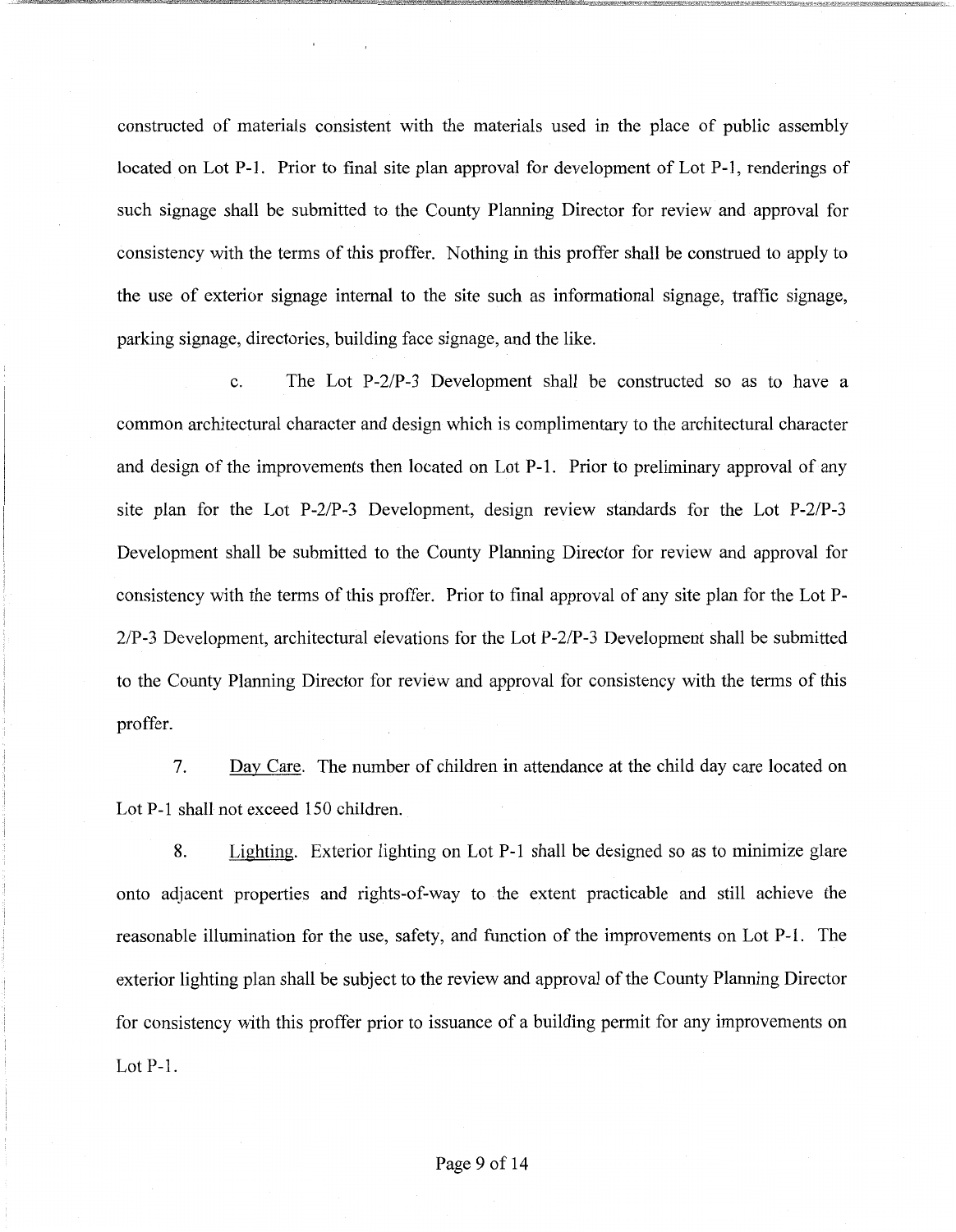9. Headings. All section and subheadings of these Proffers are for convenience only and shall not be read as a part of these Proffers or utilized in interpretation thereof.

10. Delegation of Subsequent Approvals. The County Board of Supervisors by accepting these Proffers is exercising its legislative function. While these Proffers provide for subsequent approvals by the County or by its duly authorized designees appointed by the County, such subsequent approvals by any duly authorized designee of the County shall not include the exercise of any legislative function.

11. Severability. In the event that any clause, sentence, paragraph, section or subsection of these Proffers shall be adjudged by any court of competent jurisdiction to be invalid or unenforceable for any reason, including a declaration that it is contrary to the Constitution of the Commonwealth of Virginia or of the United States, or if the application thereof to any owner of any portion of the Property or to any government agency is held invalid, such judgment or holding shall be confined in its operation to the clause, sentence, paragraph, section or subsection hereof, or the specific application thereof directly involved in the controversy in which the judgment or holding shall have been rendered or made, and shall not in any way affect the validity of any other clause, sentence, paragraph, section or provision hereof.

12. Conflicts. In the event that there is any conflict between these Proffers and the Zoning Ordinance, the conflict shall be resolved by the County's Zoning Administrator subject to the appeal process to the Board of Supervisors and the Courts as otherwise provided by law.

13. Successors and Assigns. This Proffer Agreement shall be binding upon and shall inure to the benefit of the parties hereto, and their respective heirs, successors and/or assigns.

14. Void if Application not Approved. In the event that the Application 1s not approved by the County, these Proffers shall be null and void.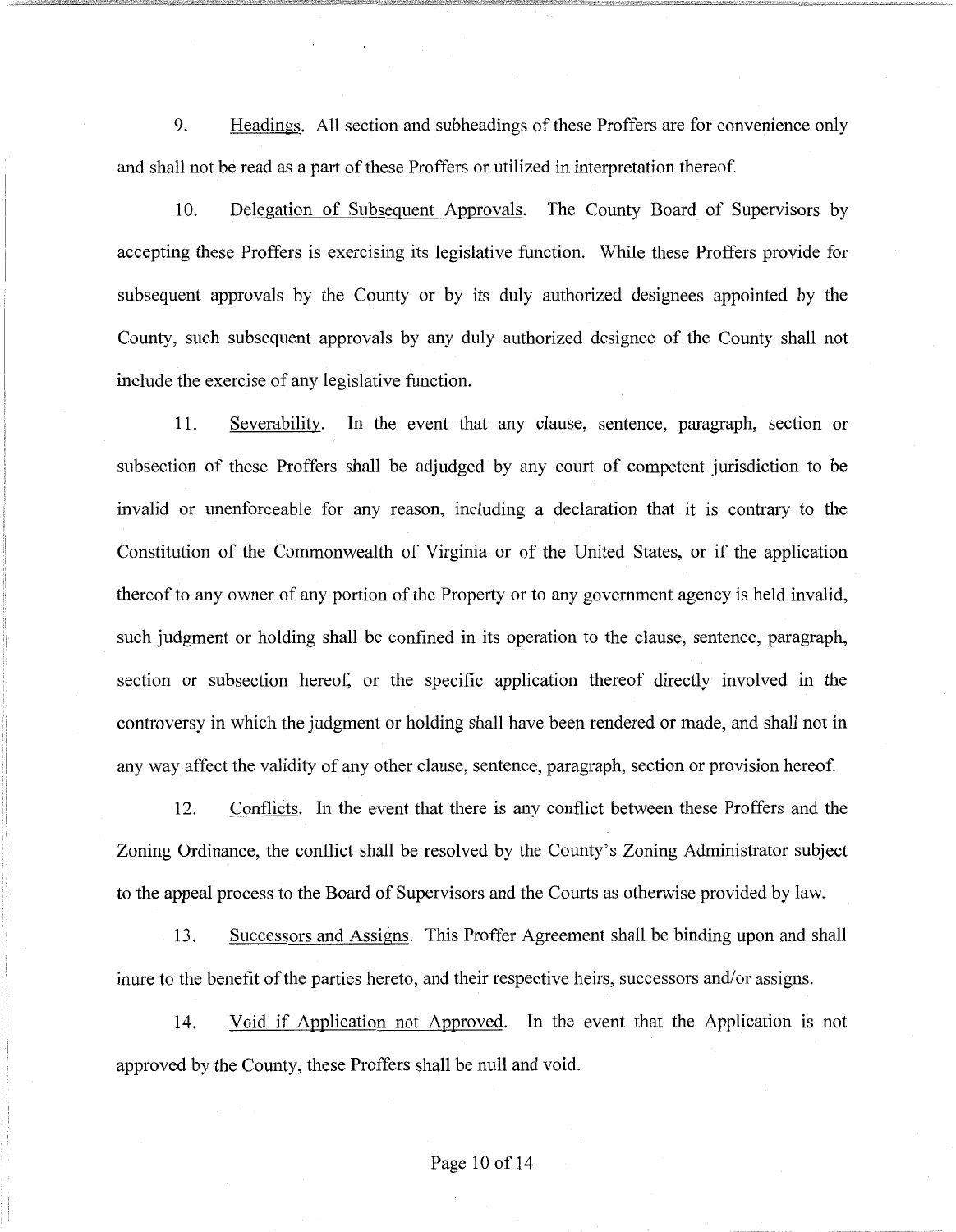WITNESS the following signature, thereunto duly authorized:

## **[SIGNATURES LOCATED ON FOLLOWING PAGES]**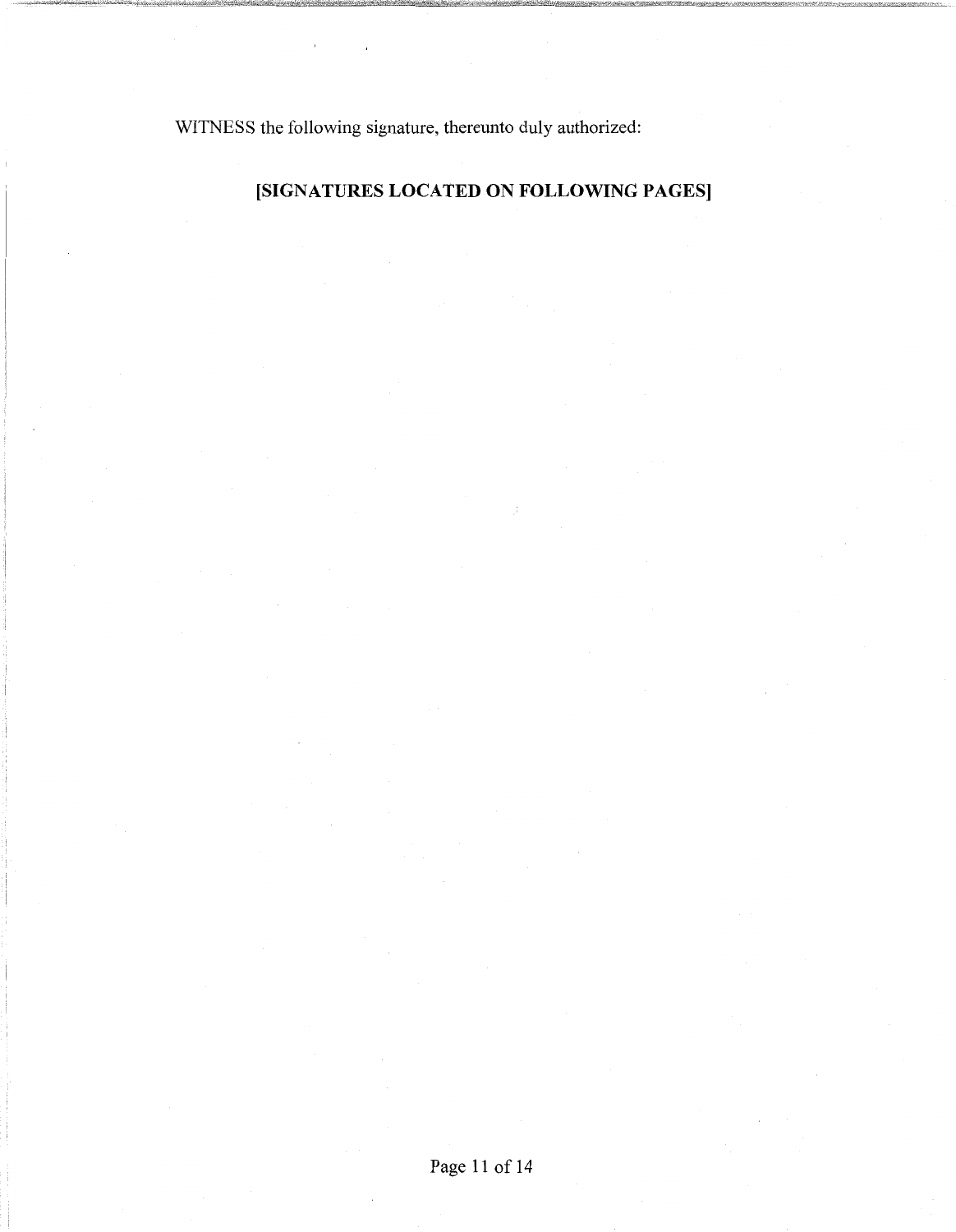### **[SIGNATURE PAGE TO PROFFERS]**

THE PENINSULA PENTECOSTALS, INC., a Virginia corporation By: eANGO Name Title ØA D PASTOR COMMONWEALTH OF VIRGINIA *(Corp of NEW poer NEWS*<br>AT LARGE, to-wit: AT LARGE, to-wit:<br>
The foregoing instrument was acknowledged before me this  $\frac{7\pi}{4}$  day of  $\frac{APRiL}{APRi}$ ,<br>
2015, by  $\frac{GACO}{R}$ ,  $\frac{ARA\sim bO}{R}$ ,  $\frac{CAAO}{RYUR}$  of The Peninsula Pentecostals, Inc., a Virginia corporation, in its behalf. Notary My commission expires: *AUGUST 31, 2015* My registration number is:  $\frac{7}{\cancel{0}38333}$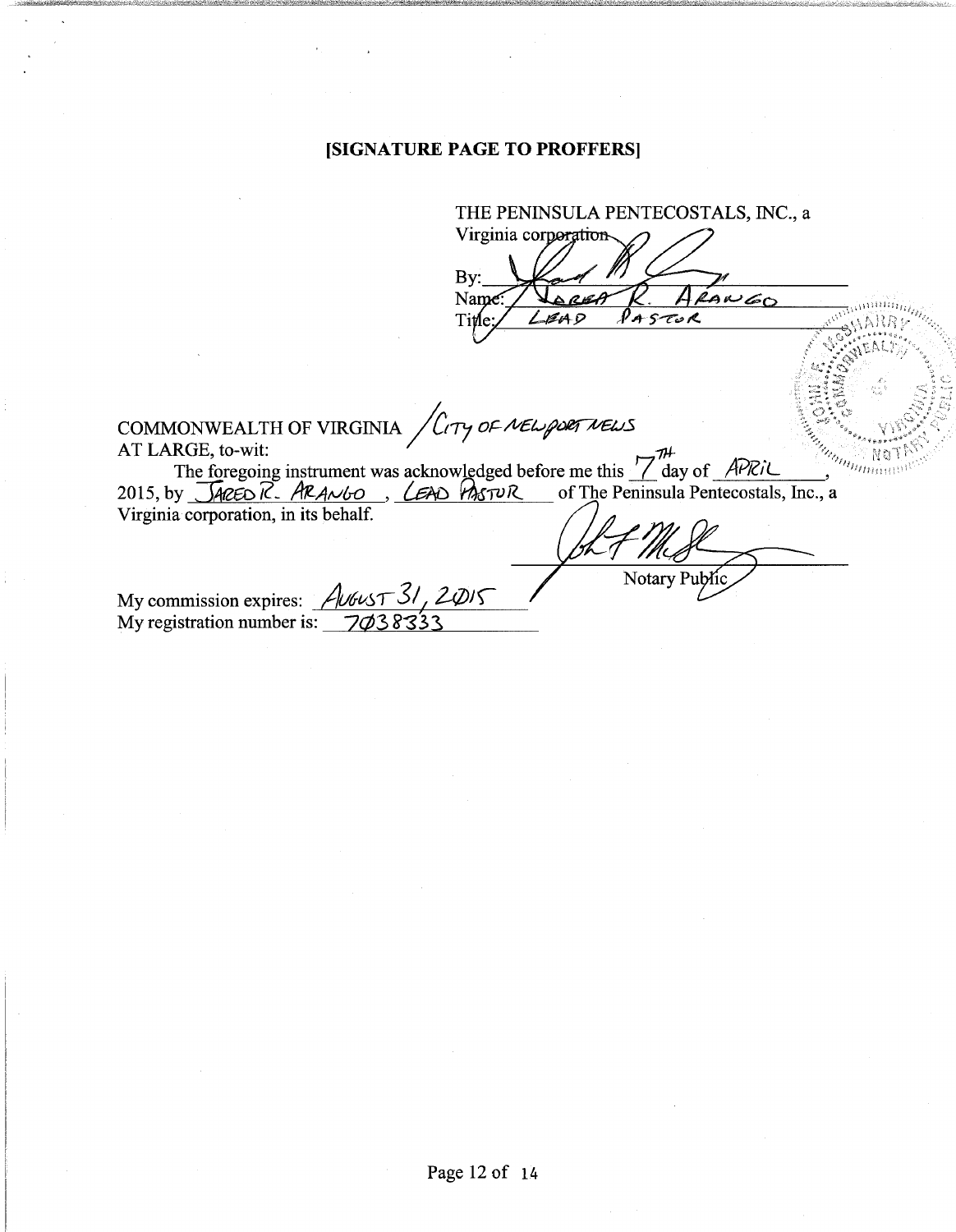### **[SIGNATURE PAGE TO PROFFERS]**

Green Mount Associates, L.L.C., a Virginia limited liability company, joins herein as the owner of the Property for the purpose of approving of and consenting to these Proffers.

> GREEN MOUNT ASSOCIATES, L.L.C., a Virginia limited liability company

 $By:$  Knowne n Partie

Donald N. Patten, Authorized Agent

# COMMONWEALTH OF VIRGINIA

AT LARGE, to-wit:<br>The foregoing instrument was acknowledged before me this  $15^{th}$  day of The foregoing instrument was acknowledged before me this  $/5$ <sup>tr</sup>day of A-p.Ai-L , 2015, Donald N. Patten, Authorized Agent of Green Mount Associates, L.L. $\dot{C}$ . a Virginia limited liability company, in its behalf. ment was acknowledged before the this 15 day of<br>
bility company, in its behalf.<br> *Aaren Walden Stepheng* 

My commission expires: **Necembe<sub>1</sub> 31, 2018** My registration number is: **7622735**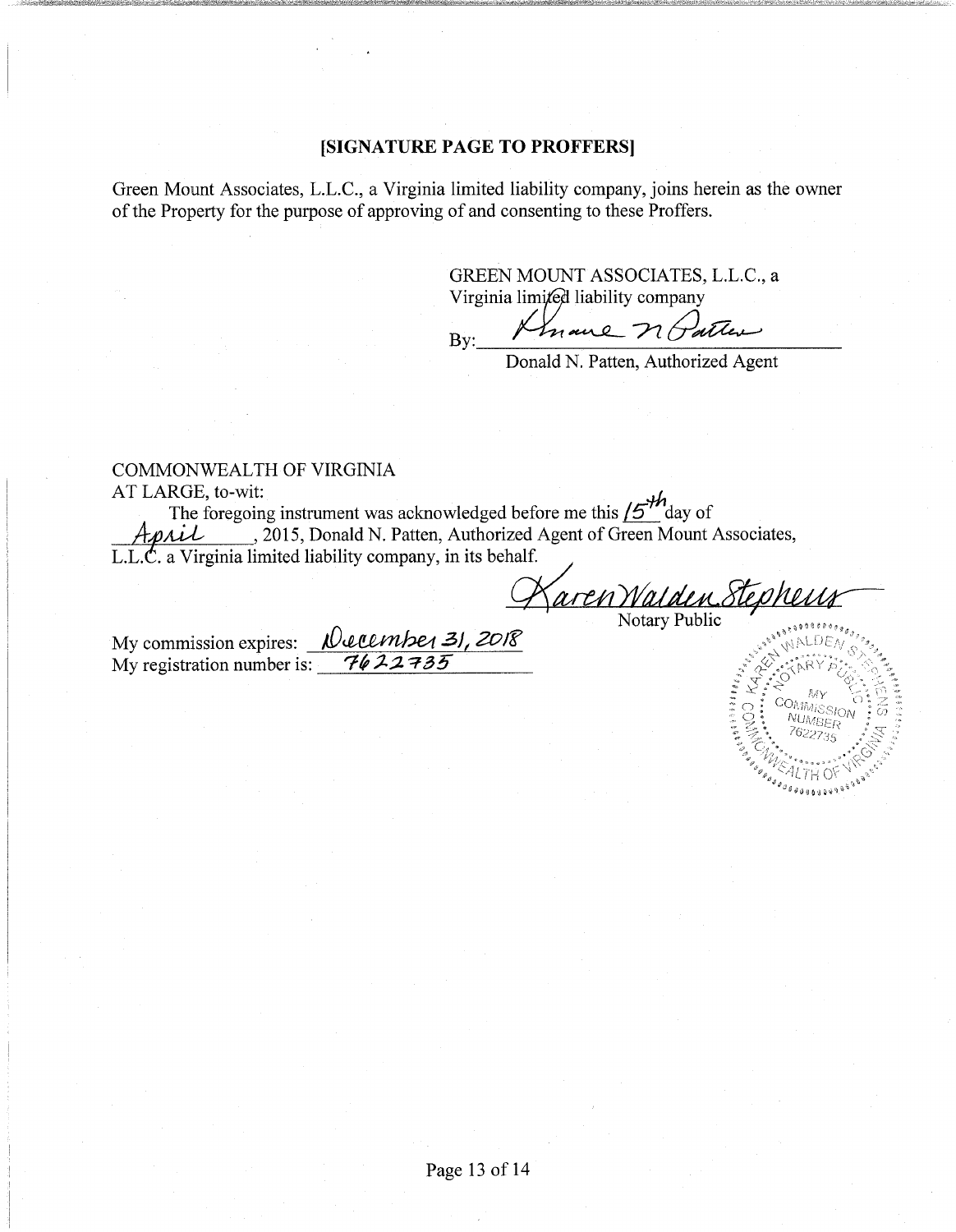### **EXHIBIT** A

All those certain lots or parcels of land with appurtenances thereto pertaining, lying, situate and being in James City County, Virginia and designated as Lots 1, 2, and 3 as shown on plat entitled Kirby's, James City County, Virginia", dated March 8, 1990, drawn by Coenen & Associates, Inc., Engineers - Planners - Surveyors, which plat was recorded in the Office of the Clerk of the Circuit Court for the City of Williamsburg and the County of James City on June 28, 1990, at Plat Book 52, page 47.

STATE TAX LOCAL TAX ADDITIONAL<br> **S**<br>
TESTE: BETSY B. WOOLRIDGE, CLERK This document was admitted to record on  $\frac{5 - 12 - 2015}{2}$ <br>at  $\frac{111.42}{2}$  (AM)PM. The taxes imposed by Virginia Code<br>Section 58.1-801, 58.1-802 & 58.1-814 have been paid.<br>STATE TAX LOCAL TAX ADDITIONAL TAX  $\qquad$ VIRGINIA: CITY OF WILLIAMSBURG & COUNTY OF JAMES CITY<br>This document was admitted to record on  $\frac{5 - 12 - 2015}{2}$ <br>at  $\frac{11 \cdot 42}{2}$  (AM)PM. The taxes imposed by Virginia Code<br>Section 58.1-801, 58.1-802 & 58.1-814 have be **Clerk** 

Ova ur gobit

athau<br>- Baa (Mathining a to any)<br>- Man (Cardially as any)<br>- An Will event are permit<br>- An Dugah una all any eth

科德尔选区

 $\mathcal{L}(\mathcal{D}_n) \rightarrow \mathcal{L}_{\text{non-1}}(\mathcal{D}_n)$ 

13332266v10

 $\label{eq:3} \begin{array}{ll} \mathbb{E}\left\{ \left\langle \mathbf{X}_{t}^{(1)}\right\rangle \right\} & \mathbb{E}\left\{ \left\langle \mathbf{X}_{t}^{(1)}\right\rangle \right\} \\ \mathbb{E}\left\{ \left\langle \mathbf{X}_{t}^{(1)}\right\rangle \right\} & \mathbb{E}\left\{ \left\langle \mathbf{X}_{t}^{(1)}\right\rangle \right\} \end{array}$ 

 $\mathbf{v}(\cdot)$ l⊾+j